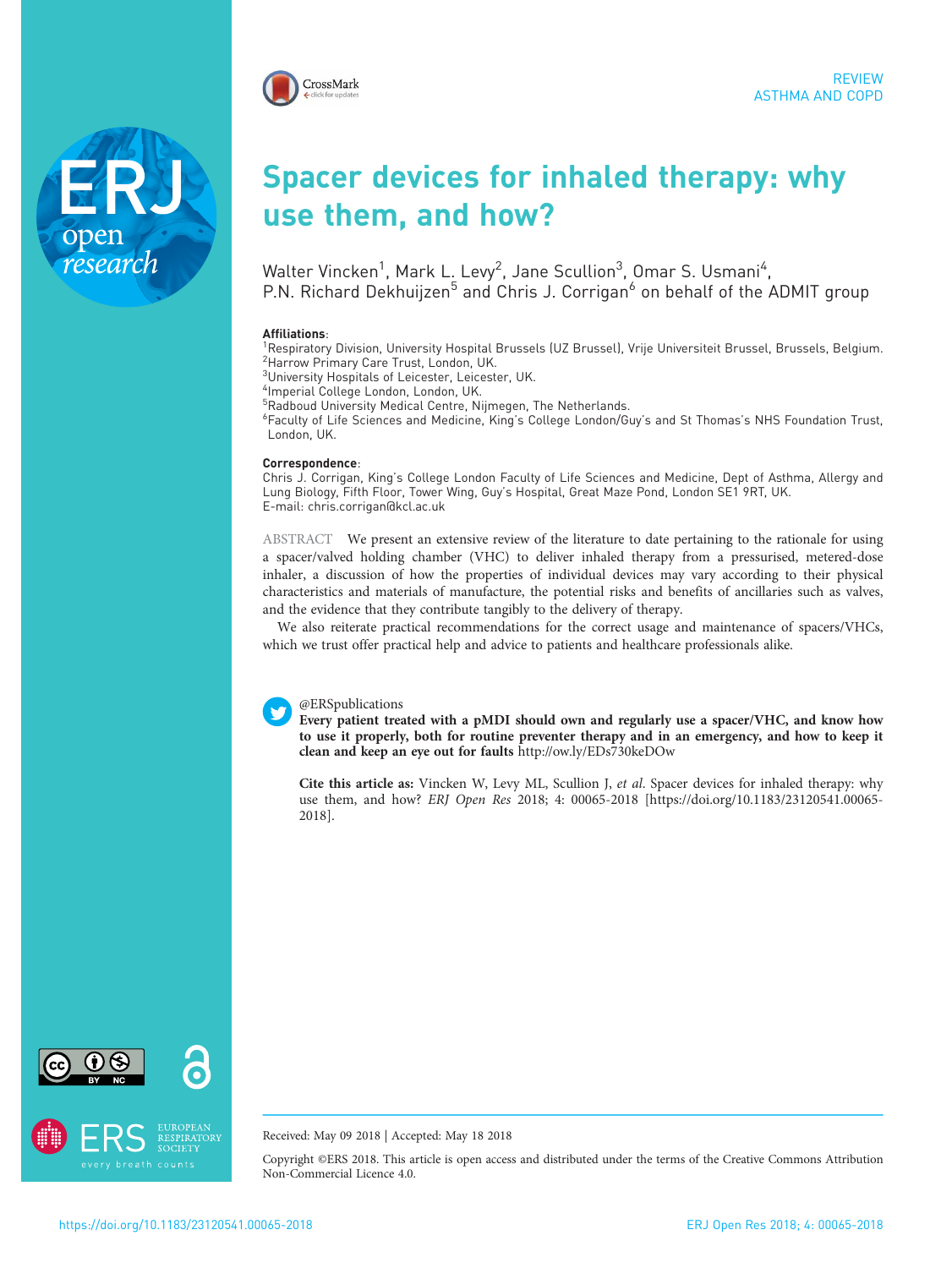# Introduction

Development of the pressurised metered-dose inhaler ( pMDI) in the mid-1950s paved the way for widespread, personalised delivery of topical inhaled therapy for the pharmacological management of obstructive airways diseases (asthma and chronic obstructive pulmonary disease (COPD)), which has since proved its worth in terms of benefit/risk ratio and tolerability. An important weakness of pMDI devices, however, is their propensity to be used suboptimally or incorrectly [[1](#page-7-0)], a problem that has been recognised since their inception and that is unfortunately still prevalent today. Incorrect pMDI usage may have knock-on effects on efficacy, safety and patient compliance.

Maximising airway deposition of a pMDI-delivered drug requires a slow (30 L·min−<sup>1</sup> ), deep inhalation commencing immediately after pMDI activation followed by a breath-hold pause of  $\geq 4$  s and optimally up to 10 s [\[2\]](#page-7-0). Even with optimal technique and modern hydrofluoroalkane propellants, however, pMDIs deliver, at best, only ∼20% of the emitted dose to the lower airways, leaving ∼80% in the oropharynx [\[2\]](#page-7-0). With suboptimal or incorrect technique, this fraction is further reduced, potentially to zero.

The concept of activating the pMDI into a spacer (an additional reservoir placed between the mouthpiece of the pMDI and the mouth of the patient) or a valved holding chamber (VHC) (a reservoir with a one-way valve permitting airflow into, but not out of, the patient's mouth) prior to inhalation was developed in the 1950s [\[3, 4](#page-7-0)] to address some, but not all, of the problems and potentially critical errors when using a pMDI. Use of a spacer/VHC slows down the aerosolised particles emitted from the pMDI, which may further increase lung deposition of the respirable fine particles, although the clinical significance of this effect is not well established. It certainly significantly filters out and thereby reduces oropharyngeal deposition of the larger particles emitted from a pMDI, even with "perfect" technique [[5\]](#page-7-0).

The correct use of a spacer/VHC negotiates with the common and potentially critical problem of poor coordination of activation of the pMDI with commencement of inhalation [\[1](#page-7-0)]. Although some synchrony of activation of the pMDI with inhalation is still desirable when using a spacer/VHC, the patient has a lot more time to accomplish this effectively. Breath-activated pMDIs are also available for the delivery of some inhaled drugs and these may also assist with poor coordination, but do not deliver all of the potential advantages of a spacer/VHC. No inhaler device can fully obviate the propensity for patients to breathe in too quickly (although some more recent devices warn patients of this using a whistle activated above a flow threshold, while another device whistles if used correctly) or to fail to hold their breath following inhalation. In the late 1970s, larger VHCs were developed with the additional intention of creating a reservoir for the aerosolised particles, enabling their administration by tidal breathing [[4\]](#page-7-0).

All patients using a pMDI to take inhaled medications should be advised to use a spacer/VHC for both regular and emergency medications, and in particular those patients who are poor at coordinating activation of the pMDI with inhalation. This includes children using a pMDI (using a face mask below the age of 3 years) [[6](#page-7-0)], the elderly and infirm, and those with compromised comprehension or manual dexterity [[7\]](#page-7-0). Such patients can be given their medication by their family members or care givers using the pMDI–spacer/VHC combination.

Extensive studies have shown that in situations where emergency administration of a bronchodilator is indicated for an acute exacerbation of COPD or asthma in both children and adults, the use of a pMDI with a spacer/VHC is at least as effective and safe as nebulised therapy [\[8](#page-7-0)-[11\]](#page-7-0), and may indeed reduce emergency room waiting times and systemic unwanted effects of bronchodilator therapy. Compared with nebulised therapy, it is also cheaper, more convenient, portable and relatively maintenance free [\[12\]](#page-7-0).

Despite recommendations in national and international guidelines that pMDIs should be used with a spacer/VHC [[13](#page-7-0)], they appear to be widely underused: previous estimates vary from 10% in the UK in 1990 to 46% in Canada in 2008 [\[14\]](#page-7-0). In a cross-sectional survey of patients with asthma or COPD presenting to the emergency department in the USA, fewer than half of those using a pMDI owned a spacer/VHC and only half of these had used it on the day of presentation [[15](#page-7-0)]. Having a primary care physician and a history of prior hospitalisation for asthma or COPD were factors independently associated with spacer/VHC ownership. The likelihood of spacer/VHC usage also appears to vary with the type of obstructive lung disease: in a study in New Zealand, 40% of COPD patients used a spacer/VHC as compared with only 15% of asthma patients [\[16\]](#page-7-0).

The aim of this article is to provide, for patients and healthcare professionals, an overview of the advantages and potential disadvantages of spacers/VHCs, describe the situations in which a spacer/VHC is most likely to be useful and indicated, and address practical issues such as correct handling, priming and maintenance. We trust that it may help promoting regular and reliable usage and maintenance of spacers/ VHCs. Based on extensive scrutiny of the published literature and, where evidence is lacking, the consensus amongst the ADMIT members, this paper adds to and complements previous reviews [\[14, 17](#page-7-0)–[21\]](#page-7-0),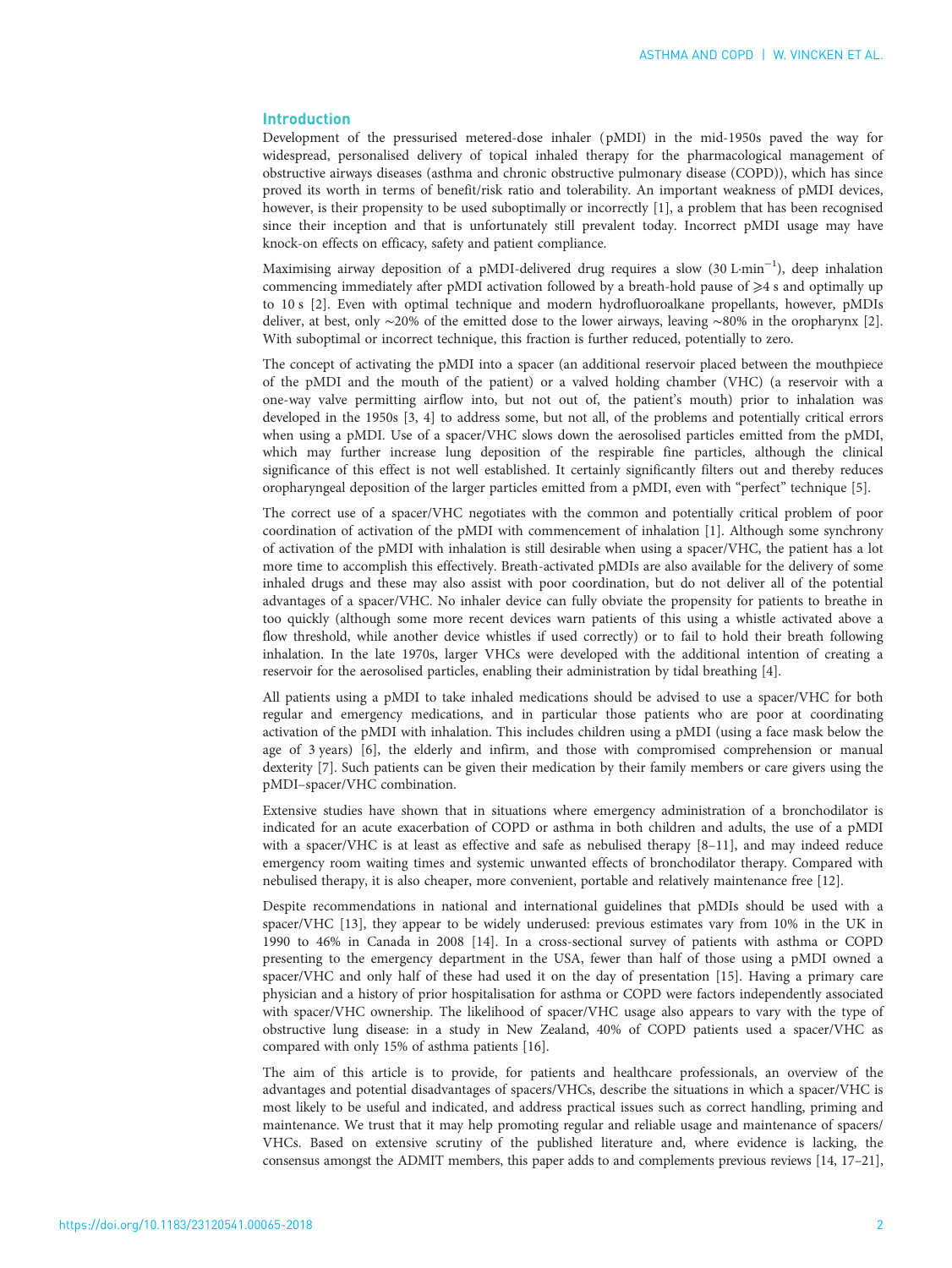and in particular the report of the joint Task Force of the European Respiratory Society and the International Society for Aerosols in Medicine [[20](#page-7-0)].

# Choosing a spacer

Not all spacers are equal: performance may vary according to their size/volume, shape, material of manufacture and propensity to become electrostatically charged, their mode of interface with the patient, and the presence or otherwise of valves and feedback devices (table 1).

#### Size

Small-volume spacers (up to 100 mL) usually are nonvalved, tube-like extensions of the mouthpiece of the pMDI. They are least cumbersome but also least likely to obviate the need for additional coordination between actuation of the pMDI and commencement of inhalation on the part of the patient.

Medium- (100–350 mL) and large-volume (>700 mL) spacers usually incorporate a unidirectional valve at their mouthpiece end, allowing inhalation from, but not exhalation into, the spacer. These devices are therefore called VHCs and allow more leeway in the time in which the patient has to commence inhalation after activating the pMDI or allowing delivery by tidal breathing. They are more cumbersome and less portable. Theoretical considerations suggest that a spacer/VHC should ideally be 100–700 mL in volume, and should provide a distance of  $\geq 10$  cm between the pMDI and the patient's mouth [[22](#page-7-0)].

Why else may volume of the spacer/VHC be important? For one thing, it determines the number of breaths necessary to empty it, which is important in small children (generating tidal breaths of 10 mL·kg−<sup>1</sup> body weight). Spacer/VHC size does not affect fine particle fraction [[23](#page-7-0)] but may influence the aerosol profile and thereby the variability of the particle content of the emitted dosage with time during inhalation [[24](#page-7-0), [25](#page-7-0)]. In a large-volume spacer/VHC, the particle cloud becomes static prior to inhalation, providing evenly distributed delivery of the aerosol throughout the inhalation. In a small-volume spacer, the particle cloud remains turbulent and may deliver an initial "burst" of concentrated aerosol followed by comparatively aerosol-free air. Thus, while the delivery of all of the particles from a single pMDI actuation is more vulnerable to reduction by insubstantial inhalation using a large-volume, as compared with a small-volume, spacer/VHC [[26](#page-7-0)], a large-volume device may target the entire bronchial tree in a more uniform fashion [[24](#page-7-0)].

#### Valves

Valveless, open-tube spacers simply distance the pMDI from the patient's oropharynx. VHCs, which contain a low-resistance, one-way valve situated behind the mouthpiece, retain the aerosol within the device until the patient inhales and prevent exhaled breath from re-entering the VHC. This allows the VHC to be used with tidal breathing as well as with a single, deep inspiration. A significant proportion (15 out of 80 in the quoted study) of very young children (<24 months of age) is unable to generate sufficient (subatmospheric) inspiratory pressure to open the unidirectional valve of various commercially available VHCs [[27](#page-7-0)]. This ability should be examined before they are prescribed. Valves may become jammed if soiled or damaged, a problem easily detected and possibly solved by cleaning or replacement of the device, provided that the patient is aware.

# Material of manufacture

Plastic/polycarbonate/polymer spacers/VHCs do not conduct electricity and are therefore susceptible to electrostatic charging of their inner surface [[18\]](#page-7-0). Electrostatic charge attracts aerosol particles, which may considerably (by up to 50%) reduce the aerosol dosage available for inhalation. Although electrostatic charge can be reduced and lung deposition of aerosol correspondingly improved by priming the spacer/VHC

# TABLE 1 Spacer/valved holding chamber features or characteristics

Size/volume Shape Presence of valve(s) Material of manufacture Mode of interface with the patient Presence of feedback devices or mechanisms pMDI-specific or universally adaptable

pMDI: pressurised, metered-dose inhaler.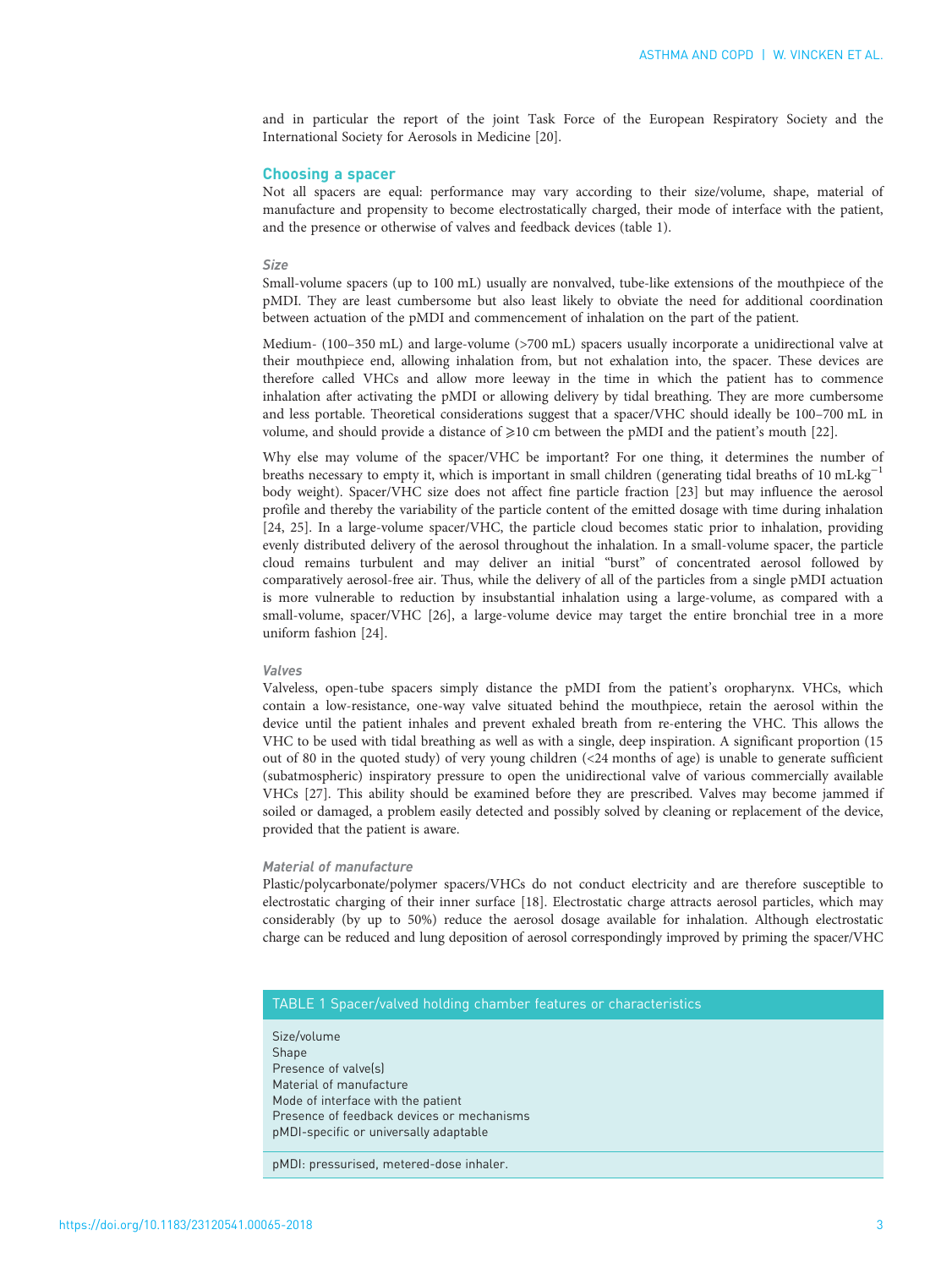with multiple dosages from a pMDI, this is wasteful of medication; similar effects accrue, to an extent, with repeated use of the device and by rinsing it in soapy water (see later) [\[28](#page-7-0)–[30](#page-7-0)]. In order to minimise re-accumulation of electrostatic charge after cleaning and washing, nonconducting spacers should be drip-dried, avoiding rubbing or wiping of the inner surface.

Metallic (steel or aluminium) spacers/VHCs and some plastic spacers/VHCs with an antistatic inner lining (made of electrostatic charge-dissipative material) do not need priming since they are conducting and do not accumulate electrostatic charge. As a result, fine-particle mass and lung deposition of aerosolised drug is increased [[7, 29, 31](#page-7-0), [32\]](#page-7-0) and may theoretically enable dosage reduction, but this is not guaranteed [\[33\]](#page-7-0), while possibly increasing systemic exposure [\[34\]](#page-7-0).

# Interface with the patient

Spacers/VHCs with a facemask rather than a mouthpiece may be preferable for children <3 years of age [[35](#page-7-0)] and for all patients incapable, for any reason, of making a slow, measured inspiratory effort while holding a mouthpiece between the teeth. Children over the age of 3 years often continue to use facemasks and, if so, technique should always be checked as spacers/VHCs with facemasks designed for use with small children may provide a poor seal with the face, resulting in impaired or variable dosage delivery [[36](#page-7-0)]. A tight (but comfortable) mask-to-face seal using sufficient force is important but may be difficult to achieve in young or uncooperative patients [[37](#page-7-0)–[39](#page-8-0)]. When using a facemask, the dead space between the mouth and valve of the spacer/VHC should be minimised. Besides facial seal and dead space, other design considerations for an optimal mask for young children and infants include contour, flexibility, transparency, weight and cost [[40](#page-8-0)].

# Feedback devices and mechanisms

Some spacers are provided with a whistle that sounds if the patient inhales too quickly. It should be made clear to the patient that the whistle is not intended to sound. Conversely, at least one spacer is now available with a facemask designed for young children that whistles when the correct breathing technique has been mastered and the fit is correct, reassuring healthcare providers and parents that medication is being delivered.

#### pMDI-specific versus universally adaptable spacers/VHCs

It is important that the pMDI fits tightly into the spacer/VHC. Some spacers/VHCs are provided with a soft rubber inlet that accepts pMDIs of various sizes. When using a non-dedicated pMDI–spacer/VHC combination, it is important to verify that the spray exiting the pMDI remains directed into the centre of the spacer/VHC. Other spacers/VHCs are designed for specific pMDIs and will not accept any others. If the mouthpiece of the pMDI is larger than the inlet on the spacer/VHC, the combination is obviously not suitable. When the mouthpiece is smaller than the inlet, tape is sometimes used to effect a seal but we would suggest that this is inadvisable because such practice does not guarantee that the aerosol plume is directed into the centre of the spacer/VHC.

# Assessing the potential impact of spacers/VHCs on drug delivery

The use of a spacer/VHC is one link in the chain of processes necessary to establish an optimal outcome when pMDIs are used for therapy, namely that the maximal quantity of the respirable aerosol fraction (particles with an aerodynamic diameter  $\leq 5 \mu m$ ) is delivered regularly to the airways rather than elsewhere. Assessing the contribution of this particular link to the overall management and clinical outcomes of patients with obstructive airway disease in the "real world" is a considerable challenge.

With regard to studies addressing the intrinsic efficacy of spacers/VHCs, most are in vitro studies using filters and/or cascade impactors to estimate how the spacer/VHC affects the respirable or fine-particle fraction of the dose emitted from the pMDI. Some studies are refined by "models" of the human oropharynx and airways. Using such approaches, available evidence would suggest that the use of a spacer/ VHC of any reasonable construction and design (including disposable devices [\[41](#page-8-0)] and homemade, ad hoc devices such as bottomless plastic bottles and toilet paper rolls) significantly reduces the large-particle fraction (that likely to impact in the mouth and throat) and maximises the fine-particle fraction delivered to the airways from a pMDI, although the degree of this effect varies with the device [\[42, 43](#page-8-0)] and the fine-particle fraction may represent a lower fraction of the total dosage than when a spacer/VHC is not used at all [\[23,](#page-7-0) [44](#page-8-0)–[54\]](#page-8-0). Some studies suggest no more than a marginal effect of specific spacers/VHCs on the fine-particle fraction output [[55, 56\]](#page-8-0). Reduction of oropharyngeal deposition of particles likely minimises local/topical unwanted effects (hoarseness or oral thrush) but may increase systemic absorption of the drug [\[57\]](#page-8-0). There are few substantial studies that estimate the magnitude and clinical impact of these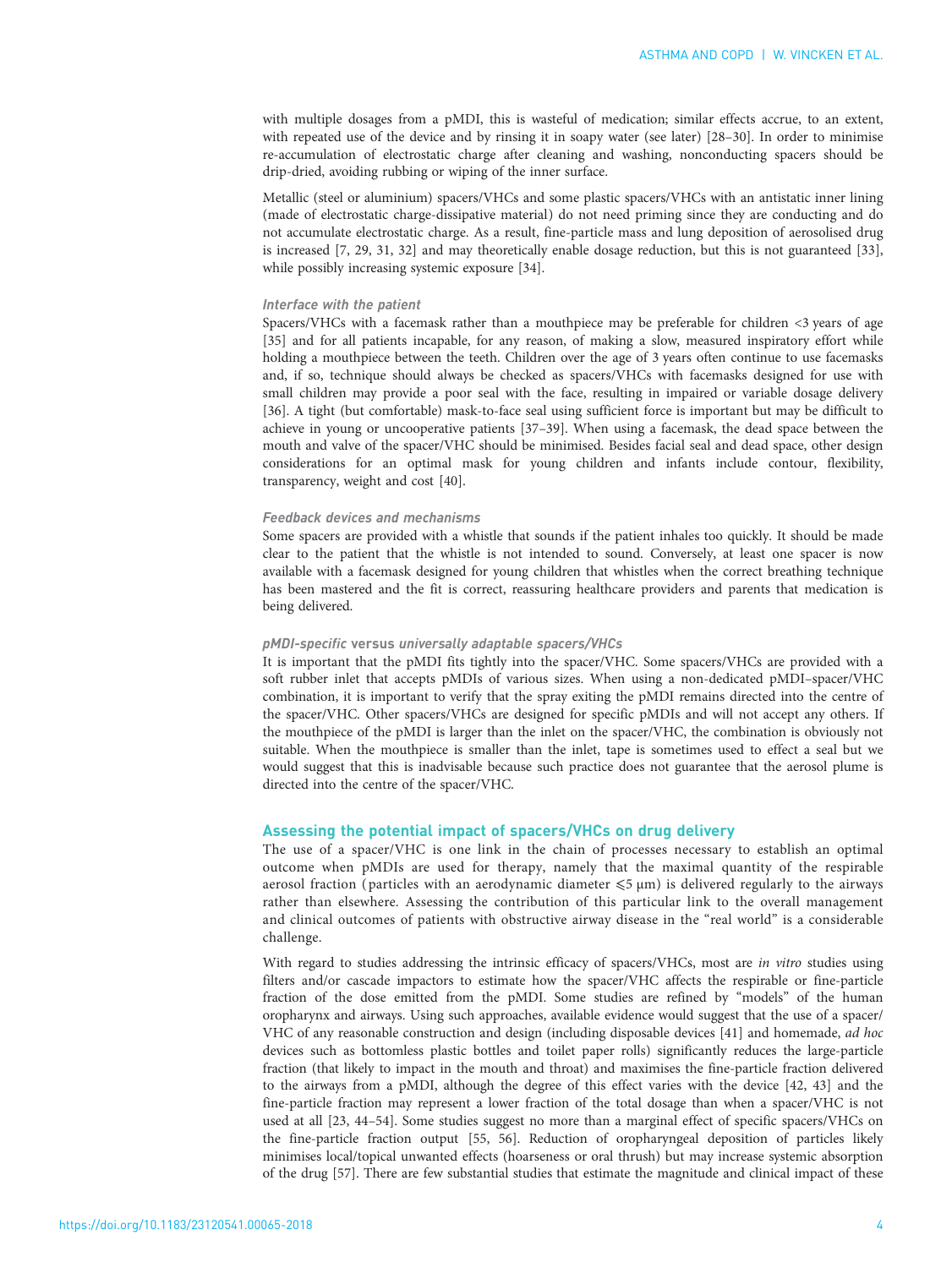effects in real life [\[58](#page-8-0)]: most of these address the effects of spacers/VHCs on the bronchodilatation produced by short-acting β-agonists (and do suggest a measurable effect, even in patients with good pMDI technique) [\[50, 59\]](#page-8-0), although some address the effects of inhaled corticosteroids. Devices made of antistatic materials further increase the delivery of the respirable particle fraction [\[46, 51](#page-8-0), [52, 60](#page-8-0)], although again the effects are sometimes marginal [[55](#page-8-0), [56, 61](#page-8-0)], and the clinical consequences of this for real-life disease control are unclear.

Finally, when considering real-life outcomes of using spacers/VHCs, it is clear that many other influences may potentially affect these, including the precise pMDI–spacer/VHC combination being used, spacer/ VHC priming and maintenance, aspects of inhaler technique uninfluenced by spacers/VHCs, and the compliance of the patient with spacer/VHC usage and prescribed therapy in general [[26,](#page-7-0) [62](#page-8-0)–[66](#page-8-0)].

The hitherto discussed potential advantages and disadvantages of using a spacer/VHC are summarised in table 2.

# Recommendations on how to use a spacer/VHC properly

While the fine details of the usage of individual devices may vary, a number of universal and important principles emerging from the literature form the basis of the following recommendations.

# Recommendations

- 1) Sit or stand up straight with the chin up and the neck slightly extended.
- 2) Shake the pMDI five times and remove its cap.
- 3) If using a valved spacer, shake it to check that the valve(s) is not stuck.
- 4) Hold the pMDI upright (with the canister up) and fit it into the spacer/VHC. Hold the pMDI–spacer/VHC assembly horizontal, with one hand holding the pMDI between the index finger and thumb, and the other hand supporting the mouthpiece end of the spacer/VHC.
- 5) Breathe out as far as is comfortable.
- 6) Place the spacer/VHC mouthpiece between the teeth and seal the lips around it (or place the mask gently but tightly over the nose and lips).
- 7) Breathe in slowly, immediately press the inhaler once and continue to breathe in slowly (over 4–5 s) until the lungs are full.
- 8) Hold the breath for 10 s or for as long as is comfortable. While breath holding, take the spacer/VHC out of the mouth (or lower the mask) and relax.
- 9) When further doses are required, the entire sequence must be repeated for each additional dose, including shaking the pMDI if necessary. Multiple doses should never be fired together into the spacer/VHC and be inhaled with a single breath.
- 10) When the session is ended, take the pMDI out of the spacer/VHC port, place the cap back on the pMDI, and rinse the mouth and gargle after inhalation of a corticosteroid.

# TABLE 2 Advantages and disadvantages of a spacer/valved holding chamber (VHC)

## Advantages

- Slows down the aerosol cloud as it emerges from the pMDI
	- Reduces impact of hand–breath (activation–inhalation) coordination problems
	- Longer propellant evaporation time reduces particle size (increases respirable fine-particle fraction) and improves lung deposition
- Filters out larger aerosol particles
- Reduces oropharyngeal impaction/deposition and local side-effects (inhaled corticosteroids) Reduces fraction of swallowed drug, gastrointestinal absorption, systemic bioavailability and thus extrapulmonary unwanted effects (β-adrenergic agonists)
- VHCs can be used with tidal breathing, administered by a care giver
	- For the very young (using a face mask) and any patient where coordination is a challenge During acute exacerbations (replacing nebulisers)

# Disadvantages

- Require regular cleaning
- Large-volume spacer/VHC devices are more bulky and less portable
- Electrostatic charge may reduce the respirable aerosol fraction
- More expensive (but may save medication)

pMDI: pressurised, metered-dose inhaler.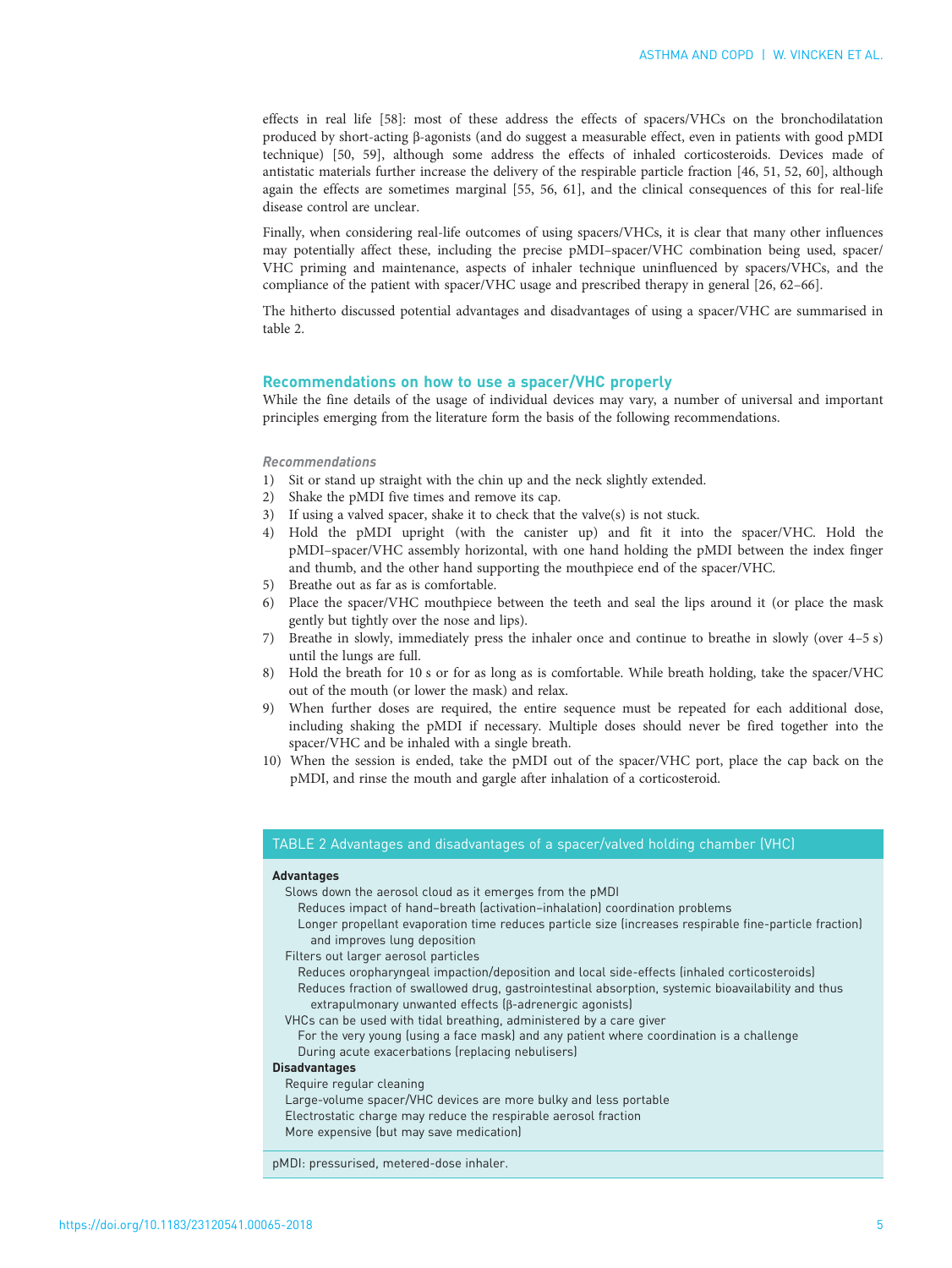# Notes on the recommendations

- It is important that there is little or no delay between activating the pMDI and breathing in through the spacer/VHC. While slowing of the aerosol allows evaporation of the particles and increases the respirable particle fraction, too long a delay in breathing in (⩾10 s) significantly reduces it [\[46, 66](#page-8-0)–[69\]](#page-8-0). Activating the pMDI before inhaling or during expiration may further reduce drug delivery [[45](#page-8-0)]. Thus, some coordination between activation of the pMDI and inhalation is still desirable, even with a spacer/ VHC.
- When breathing in from a spacer/VHC, a single slow and deep inhalation followed by a breath hold is optimal [[2,](#page-7-0) [70\]](#page-8-0). A minimum flow rate of 15 L·min<sup>-1</sup> is acceptable while 30 L·min<sup>-1</sup> is optimal [\[17](#page-7-0), [25](#page-7-0), [71](#page-8-0)].
- If the patient is not able to inhale with a slow and deep breath, tidal breathing appears to be the alternative manoeuvre of choice; some studies in children have suggested that this technique is of equivalent efficacy [[72\]](#page-8-0), while others suggest it is inferior [[73](#page-9-0)].
- If tidal breathing is employed, the pMDI should be activated at the beginning of a tidal inhalation [\[74\]](#page-9-0). Studies in children suggest that two tidal breaths are sufficient to empty a small-volume spacer/VHC, while three are needed for a larger volume spacer/VHC [\[74](#page-9-0)-[76](#page-9-0)]. Note that the inspiratory flow generated by very young children during tidal breathing may be insufficient to open the valves of some VHCs [[71](#page-8-0)].
- Multiple activations of the pMDI into the spacer/VHC before inhalation create turbulence and significantly reduce the respirable fraction of the aerosol [[66](#page-8-0)–[68,](#page-8-0) [77](#page-9-0)].
- Although spacers/VHCs significantly remove larger, nonrespirable particles and thus reduce their oropharyngeal deposition, they do not obviate the need to rinse the mouth and gargle after inhalation of a corticosteroid, especially for those patients for whom a spacer/VHC was prescribed to overcome hoarseness or thrush.

# Recommendations on spacer/VHC maintenance

There are no universal recommendations for spacer/VHC maintenance; leaflets are often provided by manufacturers but advice varies. Some of the advice hereunder is therefore empirical and not based on clinical trial evidence, although there is evidence that poor maintenance and understanding of spacer/ VHC etiquette impacts unfavourably on efficient delivery of inhaled medication [[18](#page-7-0)].

Spacers/VHCs are potentially subject to microbial contamination and, since they come into contact with mucous membranes, it has been argued that they should be cleaned, disinfected, rinsed and air-dried after each use [[78](#page-9-0)]. Bacterial contamination of spacers/VHCs appears to be common; for example, in one study, contamination with Pseudomonas aeruginosa, Staphylococcus aureus and Klebsiella pneumoniae was detected in 35% of spacers/VHCs used by asthmatic children [[79](#page-9-0)]. The clinical sequelae, if any, are not clear, and the principle of thoroughly cleaning the spacer/VHC after each and every use is neither practised nor recommended in manufacturers' instructions. Nevertheless, it would at least seem prudent not to share devices between individuals.

Spacers/VHCs fabricated with nonconducting plastic materials accumulate internal electrostatic charge, which may significantly reduce the drug aerosol available for inhalation [[80](#page-9-0)]. This electrostatic charge can be reduced with antistatic agents [[67](#page-8-0), [68](#page-8-0), [81\]](#page-9-0) or, more simply, by washing the inner surface with ordinary household ionic detergent [\[82\]](#page-9-0). This also keeps the device clean and presumably minimises contamination with microorganisms. Spacers/VHCs made of conducting (metal) materials are not susceptible to static charge [\[67, 68\]](#page-8-0), but still need cleaning. New nonconducting spacers/VHCs should therefore be washed before their first use. All spacers/VHCs should subsequently be washed at least monthly and preferably weekly.

Table 3 lists the different steps in the washing and cleaning procedure. The spacer/VHC should be disassembled and washed by hand (never in the dishwasher), by immersion and vigorous shaking in cold

# TABLE 3 Washing and cleaning a spacer/valved holding chamber (VHC)

- 1) Disassemble the spacer/VHC after the last dose of the day
- 2) Immerse the parts in lukewarm tap water containing a few drops of household detergent
- 3) Shake the parts in the water and rub them with a soft cloth
- 4) Leave the parts soaking for 15 min, then take them out of the water
- 5) Do not rinse or dry rub the inside of the parts
- 6) Rinse soapy water off the mouthpiece
- 7) Place the parts on a clean towel to air-dry overnight
- 8) Reassemble the parts the next morning and check that the valve is not stuck
- 9) Wash your spacer/VHC every week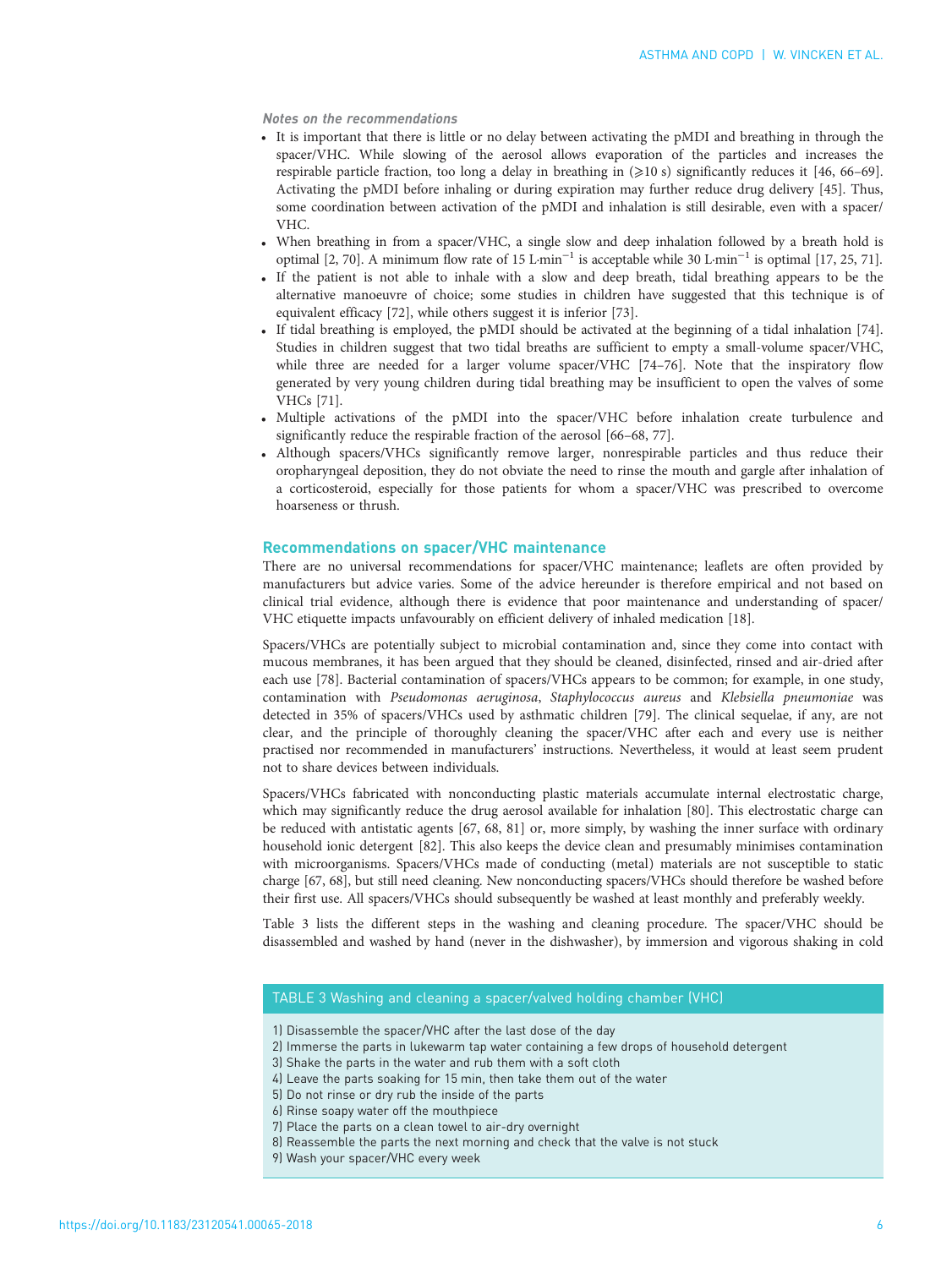or lukewarm tap water containing a small amount of simple, household ionic detergent [[83](#page-9-0)]. While still underwater, the spacer/VHC parts may be wiped with a soft cloth but not scrubbed. Once cleaned, they should be left to soak for 15 min, then be taken out of the water, placed on a clean towel without rinsing and left to air-dry (washing the device last thing at night is therefore a good time). This allows the detergent to form a thin, antistatic layer on the inner surface of the spacer/VHC. In contrast to the spacer/ VHC, it may be advisable to rinse the soapy water off the mouthpiece to get rid of the taste and because of the potential for developing contact dermatitis from the detergent [[78](#page-9-0)]. Spacers/VHCs made of conducting, antistatic material may be rinsed both on the outside and inside before air drying overnight. After drying overnight, the spacer/VHC should be reassembled with a check to see that the valves, if any, are not stuck. The outside surface of the spacer/VHC may be cleaned more regularly when necessary.

"Priming" of the spacer/VHC by repeatedly firing aerosol from the pMDI into it without inhaling also reduces the electrostatic charge on the inner wall of nonconducting ( plastic) spacers/VHCs. With each puff, lubricants in the aerosol coat the inner surface of the spacer/VHC with an antistatic lining, which significantly reduces subsequent adherence of the aerosol during routine use [[31](#page-7-0)]. This practice is often recommended before first using a new nonconducting spacer/VHC and after each cleaning session. Despite the theoretical advantages of this procedure, its real-life clinical implications are again unclear and it is wasteful of expensive medication [\[84](#page-9-0)]. Some manufacturers' leaflets recommend priming with 15–20 puffs of medication, which is certainly excessive. It appears reasonable to assume that no more than one or two puffs after each cleaning session is sufficient. Regular (twice daily) use of the pMDI for maintenance therapy will prime it in any case day by day. Conducting (metal) spacers do not need priming at all [\[30](#page-7-0), [82](#page-9-0), [84\]](#page-9-0).

According to manufacturers' leaflets, the lifetime of a spacer/VHC varies between 6 and 12 months. Spacers/VHCs should, therefore, be replaced at least annually.

# **Conclusions**

An editorial written 25 years ago advocated more widespread use of spacers/VHCs [\[85\]](#page-9-0) and today, the message remains unchanged. In view of the many advantages and few disadvantages of spacers/VHCs, every patient treated with a pMDI should own and regularly use a spacer/VHC, and know how to use it properly, both for routine preventer therapy and in an emergency, and how to keep it clean and keep an eye out for faults.

This implies that healthcare professionals should be empowered and motivated to impart this knowledge in a uniform, systematic way as part of the routine management of obstructive airway diseases. Since apparently only a small minority (∼10%) of healthcare professionals appears to be capable of teaching patients how to use inhaler devices, including spacers, properly [\[86\]](#page-9-0), the need for recommendations for use and maintenance, as well as training and teaching, would appear as pressing as ever.

Further research is necessary to define more precisely the clinical benefits of the use of spacers/VHCs in the real world, which will in turn allow estimation of their cost effectiveness. Finally, notwithstanding the best intentions of healthcare professionals, there must be continued awareness of the question of whether or not patients really use them and their possible impact, positive or negative, on compliance with inhaled medication in general.

Author contributions: All of the authors contributed to researching, collating and writing this paper. W. Vincken led the literature search and collated the findings. M.L. Levy also checked and formatted the references appropriately. J. Scullion, O.S. Usmani and P.N.R. Dekhuijzen also paid particular attention to the clinical protocols. C.J. Corrigan was also responsible for the final layout and wording of the manuscript.

Conflict of interest: M.L. Levy reports receiving consultancy fees from Clement Clarke International, and personal fees for lectures and conference accommodation from Teva and AstraZeneca, is a board member of the Global Initiative for Asthma (GINA), and has received reimbursement for travel and accommodation expenses from GINA, has received funding from Chiesi for the DSMB, Triple, Forward, Trigger and Trimeran studies, and accommodation support from Chiesis to attend the ERS International Congress in 2017, has received an education grant from Consorzio Futuro in Ricerca for the ADMIT group, attended advisory board meetings with AstraZeneca in January 2018 and with Boehringer Ingelheim in November 2017, and has received lecture fees from Soar Beyond outside the submitted work. J. Scullion reports receiving honoraria for attending meetings from AstraZeneca, Chiesi, Teva, Boehringher Ingelheim, Pfizer, Mylan, Trudell, Nutricia and Sandoz, and support for a meeting from Roche, outside the submitted work. C.J. Corrigan reports attending an open day at GlaxoSmithKline headquarters, outside the submitted work.

Support statement: The Aerosol Drug Management Improvement Team (ADMIT) is a group of European respiratory physicians with a common interest in promoting excellence in the delivery of inhaled drugs for asthma and COPD. It is supported by an unrestricted educational grant from the Consorzio Futuro In Ricerca. Members of ADMIT receive compensation for attending meetings.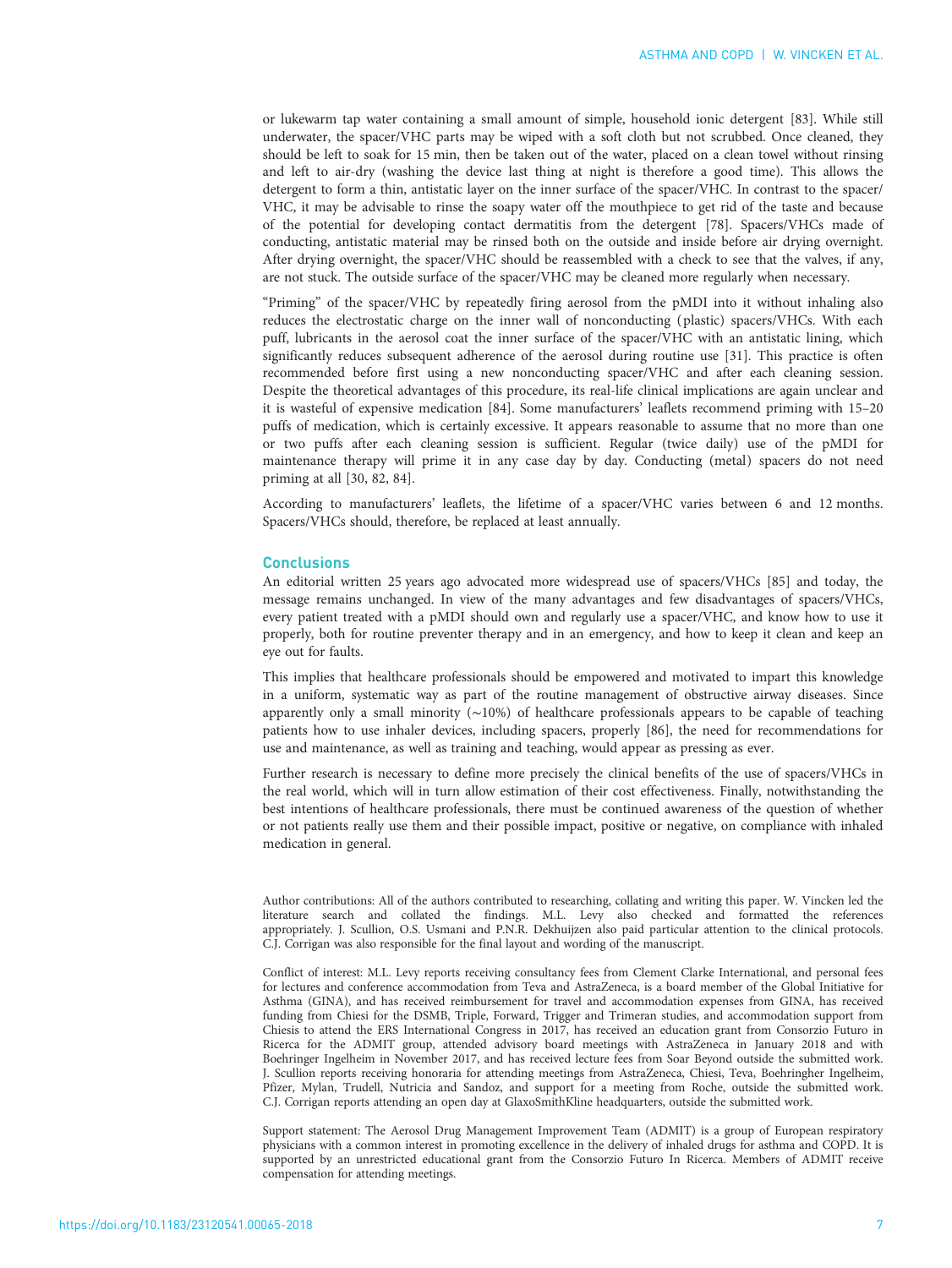### <span id="page-7-0"></span>**References**

- 1 Crompton GK. Problems patients have using pressurized aerosol inhalers. Eur J Respir Dis 1982; 63: Suppl. 119, 101–104.
- 2 Newman SP, Pavia D, Garland N, et al. Effects of various inhalation modes on the deposition of radioactive pressurized aerosols. Eur J Respir Dis 1982; 63: Suppl. 119, 57–65.
- 3 Franklin W, Lowell FC, Michelson AL, et al. Aerosolized steroids in bronchial asthma. J Allergy 1958; 29: 214–221.<br>4 Stein SW. Thiel CG. The history of therapeutic aerosols: a chronological review J Aerosol Med Pulm Drug
- Stein SW, Thiel CG. The history of therapeutic aerosols: a chronological review. J Aerosol Med Pulm Drug Deliv 2016; 30: 20–41.
- 5 Newman SP, Woodman G, Clarke SW, et al. Effect of InspirEase on the deposition of metered-dose aerosols in the human respiratory tract. Chest 1986; 89: 551–556.
- 6 Pool JB, Greenough A, Gleeson JG, et al. Inhaled bronchodilator treatment via the nebuhaler in young asthmatic patients. Arch Dis Child 1988; 63: 288–291.
- 7 Rau JL. Practical problems with aerosol therapy in COPD. Respir Care 2006; 51: 158–172.
- 8 Cates CJ, Welsh EJ, Rowe BH. Holding chambers (spacers) versus nebulisers for beta-agonist treatment of acute asthma. Cochrane Database Syst Rev 2013; 9: CD000052.
- 9 Cates CJ, Crilly JA, Rowe BH. Holding chambers (spacers) versus nebulisers for beta-agonist treatment of acute asthma. Cochrane Database Syst Rev 2006; 2: CD000052.
- 10 Salyer JW, DiBlasi RM, Crotwell DN, et al. The conversion to metered-dose inhaler with valved holding chamber to administer inhaled albuterol: a pediatric hospital experience. Respir Care 2008; 53: 338–345.
- 11 van Geffen WH, Douma WR, Slebos DJ, et al. Bronchodilators delivered by nebuliser versus pMDI with spacer or DPI for exacerbations of COPD. Cochrane Database Syst Rev 2016; 8: CD011826.
- 12 Hendeles L, Hatton RC, Coons TJ, et al. Automatic replacement of albuterol nebulizer therapy by metered-dose inhaler and valved holding chamber. Am J Health Syst Pharm 2005; 62: 1053–1061.
- 13 Dekhuijzen PN, Bjermer L, Lavorini F, et al. Guidance on handheld inhalers in asthma and COPD guidelines. Respir Med 2014; 108: 694–700.
- 14 Roche N, Dekhuijzen PN. The evolution of pressurized metered-dose inhalers from early to modern devices. J Aerosol Med Pulm Drug Deliv 2016; 29: 311–327.
- 15 Guss D, Barash IA, Castillo EM. Characteristics of spacer device use by patients with asthma and COPD. J Emerg Med 2008; 35: 357–361.
- 16 Bryant L, Bang C, Chew C, et al. Adequacy of inhaler technique used by people with asthma or chronic obstructive pulmonary disease. J Prim Health Care 2013; 5: 191–198.
- 17 Newman SP. Spacer devices for metered dose inhalers. Clin Pharmacokinet 2004; 43: 349–360.
- 18 Mitchell JP, Nagel MW. Valved holding chambers (VHCs) for use with pressurised metered-dose inhalers (pMDIs): a review of causes of inconsistent medication delivery. Prim Care Respir J 2007; 16: 207–214.
- 19 Lavorini F, Fontana GA. Targeting drugs to the airways: the role of spacer devices. Expert Opin Drug Deliv 2009; 6: 91–102.
- 20 Laube BL, Janssens HM, De Jongh FHC, et al. What the pulmonary specialist should know about the new inhalation therapies. Eur Respir J 2011; 37: 1308–1331.
- 21 Amirav I. Focus on pMDI and VHC; past, present, future. J Aerosol Med Pulm Drug Deliv 2014; 27: Suppl. 1, S1-S3.
- 22 Fink JB. Aerosol device selection: evidence to practice. Respir Care 2000; 45: 874–875.
- 23 Nagel MW, Wiersema KJ, Bates SL, et al. Performance of large- and small-volume valved holding chambers with a new combination long-term bronchodilator/anti-inflammatory formulation delivered by pressurized metered dose inhaler. J Aerosol Med 2002; 15: 427–433.
- 24 Verbanck S, Vervaet C, Schuermans D, et al. Aerosol profile extracted from spacers as a determinant of actual dose. Pharm Res 2004; 21: 2213–2218.
- 25 Ogrodnik N, Azzi V, Sprigge E, et al. Nonuniform deposition of pressurized metered-dose aerosol in spacer devices. J Aerosol Med Pulm Drug Deliv 2016; 29: 490–500.
- 26 Dubus JC, Dolovich M. Emitted doses of salbutamol pressurized metered-dose inhaler from five different plastic spacer devices. Fundam Clin Pharmacol 2000; 14: 219–224.
- 27 Reginato R, Amantea SL, Krumenauer R. Pressure gradient and inspiratory times required for valve opening of various holding chambers. Allergy Asthma Proc 2011; 32: 137–141.
- 28 Dewsbury NJ, Kenyon CJ, Newman SP. The effect of handling techniques on electrostatic charge on spacer devices: A correlation with in vitro particle size analysis. Int J Pharm 1996; 137: 261–264.
- 29 Kenyon CJ, Thorsson L, Borgstrom L, et al. The effects of static charge in spacer devices on glucocorticosteroid aerosol deposition in asthmatic patients. Eur Respir J 1998; 11: 606–610.
- 30 Janssens HM, Devadason SG, Hop WCJ, et al. Variability of aerosol delivery via spacer devices in young asthmatic children in daily life. Eur Respir J 1999; 13: 787-791.
- 31 Bisgaard H, Anhoj J, Klug B, et al. A non-electrostatic spacer for aerosol delivery. Arch Dis Child 1995; 73: 226–230. 32 Williams RO, Patel AM, Barron MK, et al. Investigation of some commercially available spacer devices for the
- delivery of glucocorticoid steroids from a pMDI. Drug Develop Ind Pharm 2001; 27: 401–412.
- 33 Dubus JC, Guillot C, Badier M. Electrostatic charge on spacer devices and salbutamol response in young children. Int J Pharm 2003; 261: 159–164.
- 34 Khan Y, Tang Y, Hochhaus G, et al. Lung bioavailability of hydrofluoroalkane fluticasone in young children when delivered by an antistatic chamber/mask. J Pediatr 2006; 149: 793–797.
- 35 Ditcham W, Murdzoska J, Zhang G, et al. Lung deposition of <sup>99m</sup>Tc-radiolabeled albuterol delivered through a pressurized metered dose inhaler and spacer with facemask or mouthpiece in children with asthma. J Aerosol Med Pulm Drug Deliv 2014; 27: Suppl. 1, S63–S75.
- 36 Amirav I, Newhouse MT. Aerosol therapy with valved holding chambers in young children: importance of the facemask seal. Pediatrics 2001; 108: 389–394.
- 37 Janssens HM, Tiddens HA. Facemasks and aerosol delivery by metered dose inhaler-valved holding chamber in young children: a tight seal makes the difference. J Aerosol Med 2007; 20: Suppl. 1, S59–S63.
- 38 Morton RW, Mitchell JP. Design of facemasks for delivery of aerosol-based medication via pressurized metered dose inhaler with valved holding chamber: key issues that affect performance. J Aerosol Med 2007; 20: Suppl. 1, S29–S42.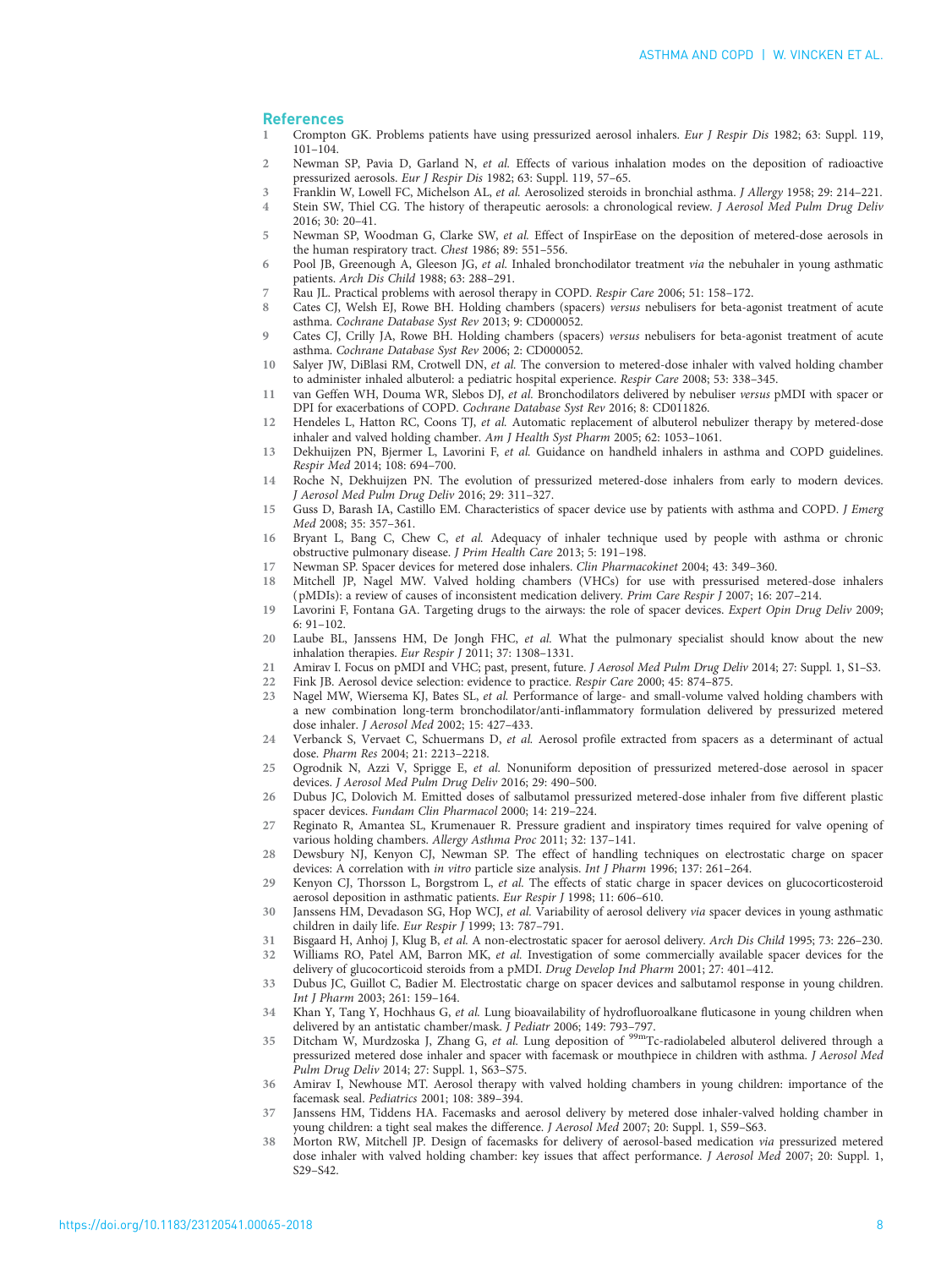- <span id="page-8-0"></span>39 Nikander K, Berg E, Smaldone GC. Jet nebulizers versus pressurized metered dose inhalers with valved holding chambers: effects of the facemask on aerosol delivery. J Aerosol Med 2007; 20: Suppl. 1, S46–S55.
- 40 Amirav I, Newhouse MT. Review of optimal characteristics of face-masks for valved-holding chambers (VHCs). Pediatr Pulmonol 2008; 43: 268–274.
- 41 Sanders M, Bruin R. A rationale for going back to the future: use of disposable spacers for pressurised metered dose inhalers. Pulm Med 2015; 2015: 176194.
- 42 Finlay WH, Zuberbuhler P. In vitro comparison of beclomethasone and salbutamol metered-dose inhaler aerosols inhaled during pediatric tidal breathing from four valved holding chambers. Chest 1998; 114: 1676–1680.
- 43 Finlay WH, Zuberbuhler P. In vitro comparison of salbutamol hydrofluoroalkane (Airomir) metered dose inhaler aerosols inhaled during pediatric tidal breathing from five valved holding chambers. J Aerosol Med 1999; 12: 285–291.
- 44 Dalby RN, Somaraju S, Chavan VS, et al. Evaluation of aerosol drug output from the OptiChamber and AeroChamber spacers in a model system. J Asthma 1998; 35: 173–177.
- 45 Wilkes W, Fink J, Dhand R. Selecting an accessory device with a metered-dose inhaler: variable influence of accessory devices on fine particle dose, throat deposition, and drug delivery with asynchronous actuation from a metered-dose inhaler. J Aerosol Med 2001; 14: 351–360.
- 46 Chambers FE, Brown S, Ludzik AJ. Comparative in vitro performance of valved holding chambers with a budesonide/formoterol pressurized metered-dose inhaler. Allergy Asthma Proc 2009; 30: 424–432.
- 47 Leach CL, Colice GL. A pilot study to assess lung deposition of HFA-beclomethasone and CFC-beclomethasone from a pressurized metered dose inhaler with and without add-on spacers and using varying breathhold times. J Aerosol Med Pulm Drug Deliv 2010; 23: 355–361.
- 48 Lavorini F, Mannini C, Chellini E, et al. Optimising inhaled pharmacotherapy for elderly patients with chronic obstructive pulmonary disease: the importance of delivery devices. Drugs Aging 2016; 33: 461–473.
- 49 Kissoon N, Teelucksingh S, Blake KV, et al. Plastic bottles as spacers for a pressurized metered-dose inhaler: in vitro characteristics. West Indian Med J 2001; 50: 189–193.
- 50 Rodriguez-Martinez CE, Sossa-Briceno MP, Castro-Rodriguez JA. Comparison of the bronchodilating effects of albuterol delivered by valved vs. non-valved spacers in pediatric asthma. Pediatr Allergy Immunol 2012; 23: 629–635.
- 51 Goncalves TM, Alhanout K, Nicolay A, et al. Comparative in vitro performance of three small-volume valved holding chambers with beclomethasone/formoterol pressurized metered dose inhaler. J Aerosol Med Pulm Drug Deliv 2013; 26: 223–227.
- 52 Hatley RH, von Hollen D, Sandell D, et al. In vitro characterization of the OptiChamber Diamond valved holding chamber. J Aerosol Med Pulm Drug Deliv 2014; 27: Suppl. 1, S24–S36.
- 53 Sheth P, Bertsch MD, Knapp CL, et al. In vitro evaluation of nonconventional accessory devices for pressurized metered-dose inhalers. Ann Allergy Asthma Immunol 2014; 113: 55–62.
- 54 Johnson JL, Guthrie D, Hyde J, et al. The effect of a holding chamber on albuterol metered-dose inhaler product differences. Ann Allergy Asthma Immunol 2016; 117: 246–250.
- 55 Kelly HW, Ahrens RC, Holmes M, et al. Evaluation of particle size distribution of salmeterol administered via metered-dose inhaler with and without valved holding chambers. Ann Allergy Asthma Immunol 2001; 87: 482–487.
- 56 Crim C, Holmes M, Lee B, et al. Evaluation of particle size distribution of albuterol sulfate hydrofluoroalkane administered via metered-dose inhaler with and without valved holding chambers. Ann Allergy Asthma Immunol 2005; 94: 80–85.
- 57 Dempsey OJ, Wilson AM, Coutie WJ, et al. Evaluation of the effect of a large volume spacer on the systemic bioactivity of fluticasone propionate metered-dose inhaler. Chest 1999; 116: 935–940.
- 58 Gachelin E, Vecellio L, Dubus JC. Evaluation critique des chambres d'inhalation commercialisées en France [Critical evaluation of inhalation spacer devices available in France]. Rev Mal Respir 2015; 32: 672–681.
- 59 Fontana GA, Lavorini F, Chiostri M, et al. Large and small airway responses to procaterol hydrochloride administered through different extension devices in asthmatic patients. J Aerosol Med 1999; 12: 177–185.
- 60 Louca E, Leung K, Coates AL, et al. Comparison of three valved holding chambers for the delivery of fluticasone propionate–HFA to an infant face model. J Aerosol Med 2006; 19: 160–167.
- 61 Coppolo DP, Mitchell JP, Nagel MW. Levalbuterol aerosol delivery with a nonelectrostatic versus a nonconducting valved holding chamber. Respir Care 2006; 51: 511–514.
- 62 Barry PW, O'Callaghan C. Inhalational drug delivery from seven different spacer devices. Thorax 1996; 51: 835–840.
- 63 Asmus MJ, Liang J, Coowanitwong I, et al. In vitro deposition of fluticasone aerosol from a metered-dose inhaler with and without two common valved holding chambers. Ann Allergy Asthma Immunol 2002; 88: 204–208.
- 64 Asmus MJ, Coowanitwong I, Kwon SH, et al. In vitro performance of two common valved holding chambers with a chlorofluorocarbon-free beclomethasone metered-dose inhaler. Pharmacotherapy 2003; 23: 1538–1544.
- 65 Asmus MJ, Liang J, Coowanitwong I, et al. In vitro performance characteristics of valved holding chamber and spacer devices with a fluticasone metered-dose inhaler. Pharmacotherapy 2004; 24: 159–166.
- 66 O'Callaghan C, Barry P. Spacer devices in the treatment of asthma. BMJ 1997; 314: 1061–1062.
- 67 O'Callaghan C, Lynch J, Cant M, et al. Improvement in sodium cromoglycate delivery from a spacer by use of an antistatic lining, immediate inhallation and avoiding multiple actuations of drug. Thorax 1993; 48: 603–606.
- 68 Barry PW, O'Callaghan C. The effect of delay, multiple actuations and spacer static charge on the in vitro delivery of budesonide from the Nebuhaler. Br J Clin Pharmacol 1995; 40: 76–78.
- 69 Slator L, von Hollen D, Sandell D, et al. In vitro comparison of the effect of inhalation delay and flow rate on the emitted dose from three valved holding chambers. J Aerosol Med Pulm Drug Deliv. 2014; 27: Suppl. 1, S37–S43.
- 70 Nikander K, Nicholls C, Denyer J, et al. The evolution of spacers and valved holding chambers. J Aerosol Med Pulm Drug Deliv 2014; 27: Suppl. 1, S4–S23.
- 71 Haidl P, Heindl S, Siemon K, et al. Inhalation device requirements for patients' inhalation maneuvers. Respir Med 2016; 118: 65–75.
- 72 Stephen D, Vatsa M, Lodha R, et al. A randomized controlled trial of 2 inhalation methods when using a pressurized metered dose inhaler with valved holding chamber. Respir Care 2015; 60: 1743–1748.